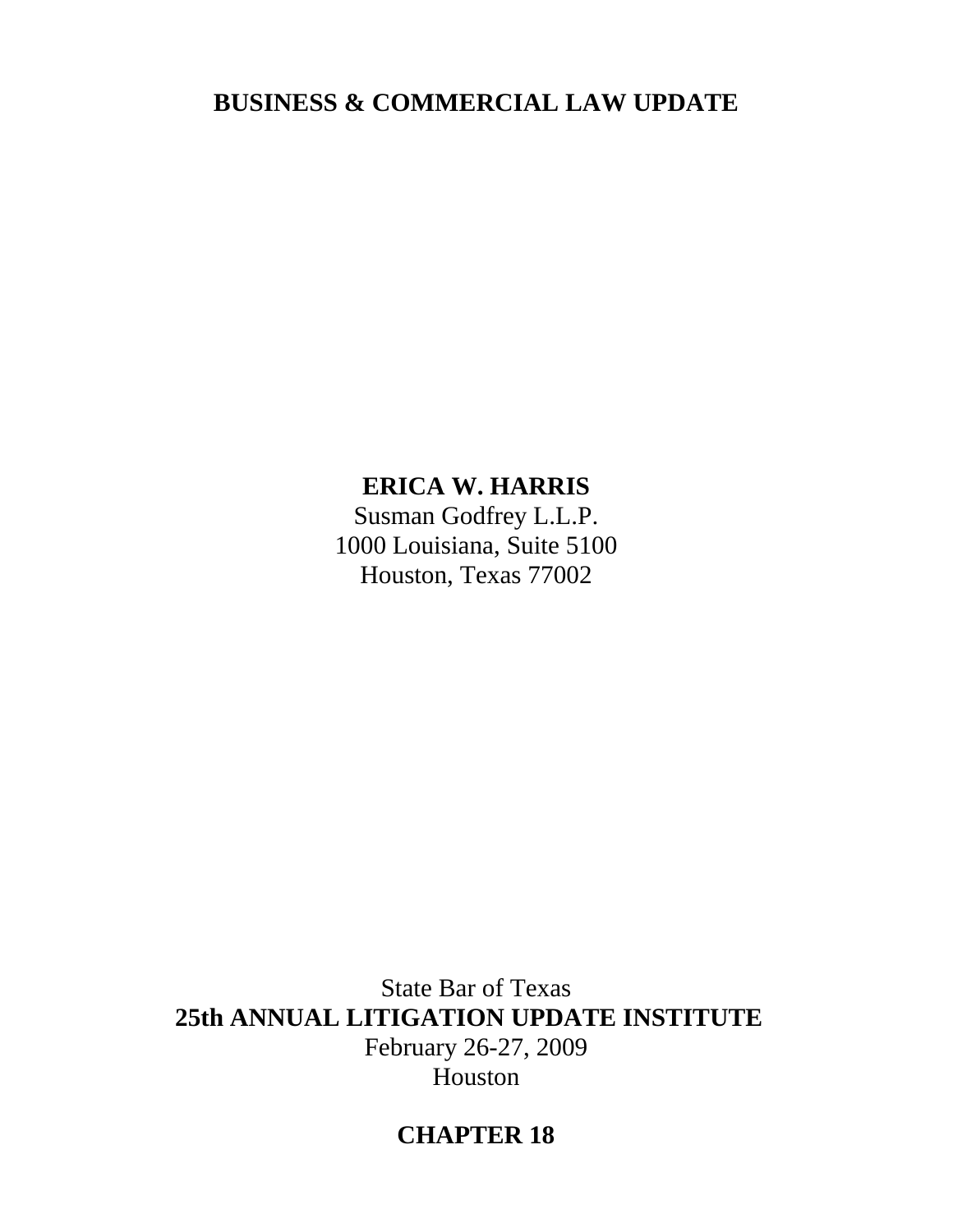## **TABLE OF CONTENTS**

| 1 <sub>1</sub> |                                                                                                  |  |
|----------------|--------------------------------------------------------------------------------------------------|--|
| 2.             |                                                                                                  |  |
| a.             |                                                                                                  |  |
| $\mathbf b$ .  |                                                                                                  |  |
| 3.             |                                                                                                  |  |
| a.             |                                                                                                  |  |
| b.             |                                                                                                  |  |
| $\mathbf{c}$ . | Can you eliminate statutory remedies in an arbitration agreement and when will                   |  |
|                | provisions found to be unconscionable render the entire agreement to arbitrate unenforceable?  4 |  |
| d.             |                                                                                                  |  |
| 4.             |                                                                                                  |  |
| a.             |                                                                                                  |  |
| $\mathbf{b}$ . | Can you avoid the requirement that Rule 11 agreements be in writing                              |  |
|                |                                                                                                  |  |
| 5.             |                                                                                                  |  |
| 6.             |                                                                                                  |  |
| 7.             |                                                                                                  |  |
| 8.             |                                                                                                  |  |
| 9.             | <b>JURY INSTRUCTIONS</b>                                                                         |  |
|                |                                                                                                  |  |
| a.             |                                                                                                  |  |
| $\mathbf{b}$ . |                                                                                                  |  |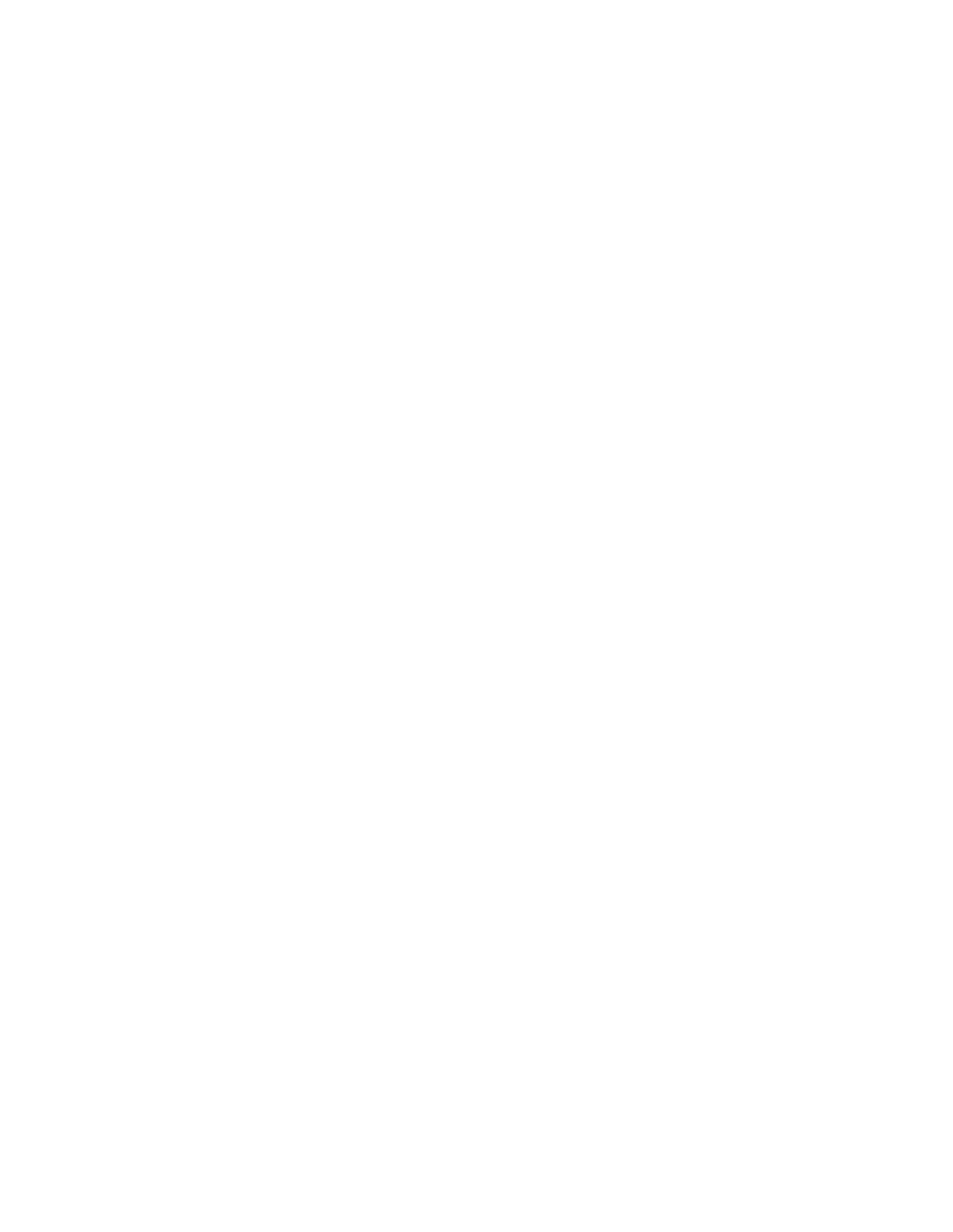## **BUSINESS & COMMERCIAL LAW UPDATE**

## **1. SCOPE OF ARTICLE**

 This article summarizes the key commercial and business cases decided by the Texas Supreme Court between October 1, 2007 and October 1, 2008, as well as one US Supreme Court case that affects Texas case law.

## **2. FORUMS**

## **a. When can you avoid a forum selection clause?**

In In re Lyon Financial Services, Inc., 257 S.W.3d 228 (Tex. 2008), the Texas Supreme Court held that forum-selection clauses must be enforced absent evidence that "clearly show[s] . . . (1) enforcement would be unreasonable or unjust; (2) the clause is invalid for reasons of fraud or overreaching; (3) enforcement would contravene a strong public policy of the forum where the suit was brought, or (4) the selected forum would be seriously inconvenient for trial." Id. at 231-32. The Court explained that "[a] forum-selection clause is generally enforceable, and the burden of proof on a party challenging the validity of such a clause is heavy." Id. at 232.

The plaintiff below contended that the defendant "fraudulently induced it to agree to the [agreement's] forum-selection clause." Id. at 232. The Court rejected this argument, stating "[w]e have held that fraudulent inducement to sign an agreement containing a dispute resolution agreement such as an arbitration clause or forum-selection clause will not bar enforcement of the clause unless the specific clause was the product of fraud or coercion." Id. The plaintiff then argued that the forum-selection clause was invalid because it was unfair. Id. The Court rejected this argument as well, noting that unequal bargaining power is of no matter so long as the contract does not result in unfair surprise or oppression.

The plaintiff then argued that the selected forum was so inconvenient that "enforcing the forumselection clause would produce an unjust result." Id. at 233. The Texas Supreme Court cited the position of the United States Supreme Court:

The Supreme Court observed that inconvenience in litigating in the chosen forum may be foreseeable at the time of contracting, and when that is the case, "it should be incumbent on the party seeking to escape his contract to show that trial in the contractual forum will be so gravely difficult and inconvenient that he will for all practical purposes be deprived of his day in court."

The Texas Supreme Court then concluded that:

By entering into an agreement with a forumselection clause, the parties effectively represent to each other that the agreed forum is not so inconvenient that enforcing the clause will deprive either party of its day in court, whether for cost or other reasons. MNI executed a Master Agreement and the Restructuring Agreement, both containing clauses vesting jurisdiction in Pennsylvania courts. There is no evidence that MNI's financial or "logistical" conditions changed from the time the agreements were executed to the time MNI filed suit in Hidalgo County or Hernandez executed the affidavit. If merely stating that financial and logistical difficulties will preclude litigation in another state suffices to avoid a forum-selection clause, the clauses are practically useless. Financial difficulties on behalf of one party or the other are typically part of the reason litigation begins. Further, Pennsylvania is not a "remote alien forum." Absent proof of special and unusual circumstances, which are not shown here, trial in another state is not "so gravely difficult and inconvenient" as to avoid enforcement of an otherwise valid forum-selection clause.

Id.

Finally, the Court considered the plaintiff's objection that "enforcement of the forum-selection clause would unjustly preclude its day in court" because Pennsylvania law does not allow a corporation to maintain cause of action for usury. Id. at 234. The Court rejected this argument, holding that its prior case law establishes that "absent a Texas statute requiring suit to be brought in Texas, the existence of Texas statutory law in an area did not establish such Texas public policy as would negate a contractual forumselection provision." Id. at 234.

### **b. Can you avoid a venue ruling by nonsuiting?**

On May 23, 2008, the Texas Supreme Court decided In Re Team Rocket, L.P., 256 S.W.3d 257 (Tex. 2008). The Texas Supreme Court held that Texas Rule of Civil Procedure 87, which prohibits changes in venue after the initial venue ruling, prevents a plaintiff from nonsuiting a case in order to file in a more favorable venue after an adverse venue ruling. Id. at 258.

In In Re Team Rocket, the family of decedent Thomas Creekmore brought suit against Team Rocket for the manufacture and sale of the plane kit Creekmore had purchased. "Creekmore died when the airplane he was flying crashed in Fort Bend County."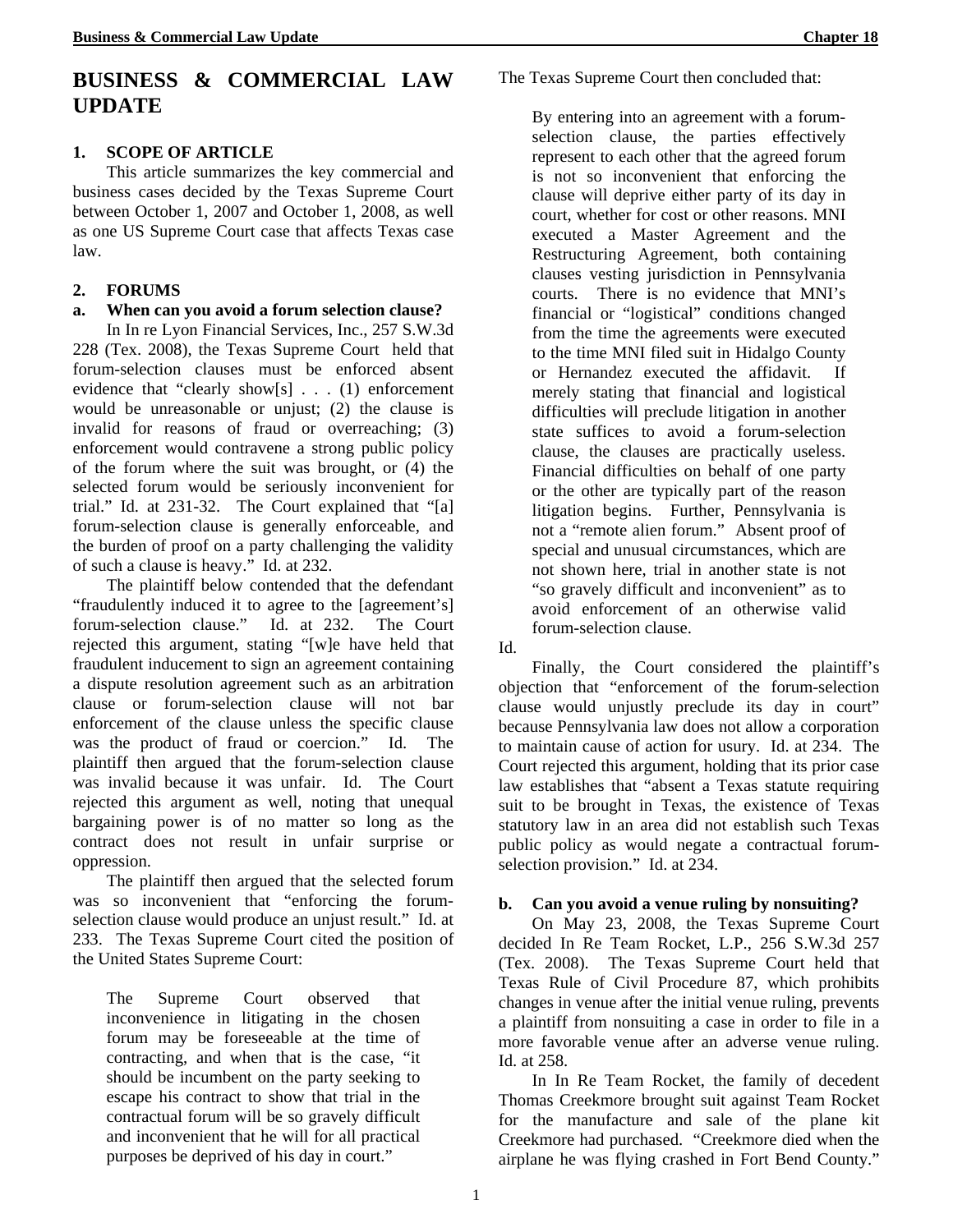Id. However, the family brought suit in Harris County. Id. Team Rocket moved to transfer venue to Williamson County, "which was Team Rocket's principle place of business and the residence of its representative." Id. at 259. "After the transfer, the Creekmores voluntarily nonsuited the case and immediately refiled the same claims against the same defendants in Fort Bend County." Id. Team Rocket moved to transfer venue back to Williamson County, arguing that collateral estoppel precluded reconsideration of the prior venue ruling. Id. The trial court refused, and Team Rocket sought mandamus relief.

The Court of Appeals denied the petition, but the Texas Supreme Court conditionally granted the petition. The Texas Supreme Court held that only one venue determination may be made in a proceeding and that Texas Rule of Civil Procedure 87 specifically prohibits changes in venue after the initial venue ruling. Id. Texas Rule of Civil Procedure 87 provides that "if an action has been transferred to a proper county in response to a motion to transfer, then no further motions to transfer shall be considered." The Court held that "Once a ruling is made on the merits, as in a summary judgment, that decision becomes final as to that issue and cannot be vitiated by nonsuing and refiling the case. . . . Just as a decision on the merits cannot be circumvented by nonsuiting and refiling the case, a final determination fixing venue in a particular county must likewise be protected from relitigation." Id. at 260. The court explained that "[t]o interpret the provisions [of Rules 15.064 and 87] otherwise would allow forum shopping, a practice we have repeatedly prohibited." Id.

## **3. ARBITRATION**

### **a. When do you waive arbitration?**

In Perry Homes et al v. Cull et ux , 258 S.W.3d 580 (Tex. May 2, 2008), the Texas Supreme Court interpreted for the first time what constitutes a waiver of arbitration. In the 5-4 decision, the Texas Supreme Court held that a party can waive a contractual agreement to arbitrate by substantially invoking the litigation process.

The plaintiffs sued Perry Homes and other warranty providers for defects in their home. Id. at 584. The warranty agreement "included a broad arbitration clause. Id. Defendants (other than Perry Homes) immediately moved to compel arbitration. Id. at 585. The plaintiffs vigorously opposed the motion, but the court never ruled on the motions. Id. The plaintiffs engaged in discovery, taking 10 depositions, filing motions to compel, seeking protective orders and the like. Id. at 596. Four days before trial of their suit, plaintiffs moved to compel. Id. at 585.

The trial court "ordered arbitration because the Defendants had not shown any prejudice from litigation conduct, [saying] 'all I have heard from [defense counsel] insofar as what is the prejudice suffered by people you represent is that they have participated in litigation activities that may or may not have been required by the arbitrator. So without anything further, am going to grant the motion to abate the case for arbitration.'" Id.

"After a year in arbitration," the arbitrator entered an award for the plaintiffs, and the defendants moved to vacate the award, arguing that the case "should never have been sent to arbitration after so much activity in court." Id. The trial court denied the motion to vacate, and defendants appealed. Id.

The Supreme Court held that while "there is a strong presumption against waiver of arbitration, . . . it is not irrebuttable." Id. at 584. The Supreme Court noted that it had previously held:

on many occasions that a party waives an arbitration clause by substantially invoking the judicial process to the other party's detriment or prejudice. Due to the strong presumption against waiver of arbitration, this hurdle is a high one. To date, we have never found such a waiver, holding in a series of cases that parties did not waive arbitration by:

- filing suit;
- moving to dismiss a claim for lack of standing;
- moving to set aside a default judgment and requesting a new trial;
- opposing a trial setting and seeking to move the litigation to federal court;
- moving to strike an intervention and opposing discovery;
- sending 18 interrogatories and 19 requests for production;
- requesting an initial round of discovery;
- noticing (but not taking) a single deposition, and agreeing to a trial resetting; or
- seeking initial discovery, taking four depositions, and moving for dismissal based on standing.

## Id. at 589-90.

## The Court explained that:

These cases well illustrate the kind of conduct that falls short. But because none amounted to a waiver, they are less instructive about what conduct suffices. We have stated that "allowing a party to conduct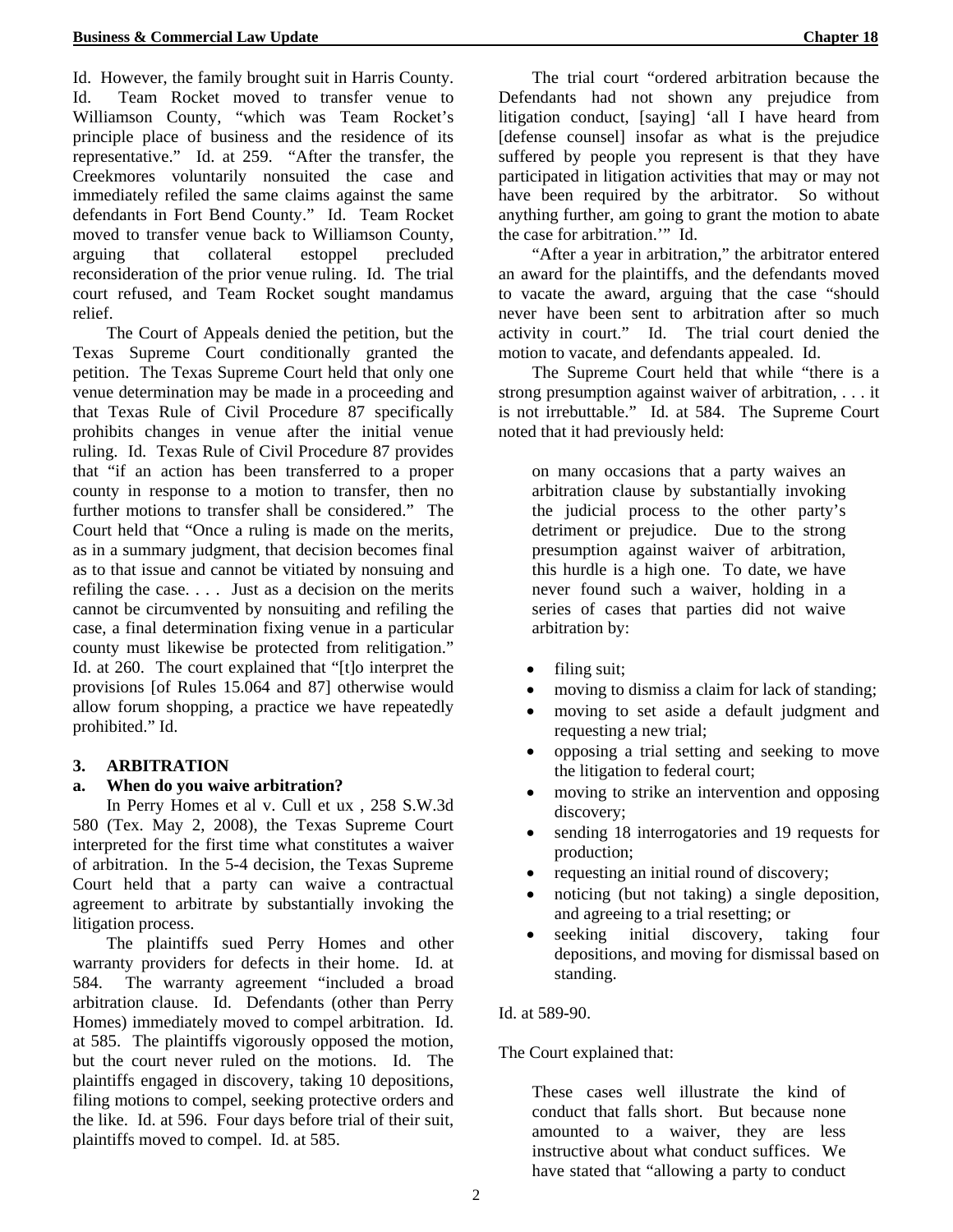full discovery, file motions going to the merits, and seek arbitration only on the eve of trial" would be sufficient. But what if (as in this case) only two out of these three are met? And how much is "full discovery"?

## Id. at 590.

The Court of Appeals had found that waiver was impossible because the plaintiffs "did not ask the court to make any judicial decisions on the merits of their case." Id. However, the Texas Supreme Court noted that federal courts sometimes found waiver where only factor was present and thus "[w]hile this is surely a factor, it is not the only one. Waiver involves substantial invocation of the judicial process, not just judgment on the merits." Id. at 592.

Instead, looking at federal court decisions for guidance, the Court adopted a totality of the circumstances analysis that would consider the following factors:

- whether the movant was plaintiff (who chose to file in court) or defendant (who merely responded);
- how long the movant delayed before seeking arbitration;
- whether the movant knew of the arbitration clause all along;
- how much pretrial activity related to the merits rather than arbitrability or jurisdiction;
- how much time and expense has been incurred in litigation;
- whether the movant sought or opposed arbitration earlier in the case;
- whether the movant filed affirmative claims or dispositive motions;
- what discovery would be unavailable in arbitration;
- whether activity in court would be duplicated in arbitration; and
- when the case was to be tried.

### Id. at 590.

The Court did "agree with the courts below that waiver of arbitration requires a showing of prejudice." Id. at 592. However, the Court found that defendants had been prejudiced. Id. at 598. The Court reasoned that:

"Prejudice" has many meanings, but in the context of waiver under the FAA it relates to inherent unfairness - that is, a party's attempt to have it both ways by switching between litigation and arbitration to its own

advantage. [The Plaintiffs] got the court to order discovery for them and then limited their opponents' rights to appellate review. Such manipulation of litigation for one party's advantage and another's detriment is precisely the kind of inherent unfairness that constitutes prejudice under federal and state law.

### Id. at 598.

The Court concluded that the totality of the circumstances reflected a waiver, explaining that:

the plaintiffs vigorously opposed (indeed spurned) arbitration in their pleadings and in open court; then they requested hundreds of items of merit-based information and concocted months of discovery under the rules of court; . . . having gotten what they wanted from the litigation process, they could not switch to arbitration at the last minute like this.

Id. The Court reached this holding even though the practical result was to force the case to be retried in a court after having already been fully tried in arbitration. Id. The Court reasoned:

The Plaintiffs argue – and we agree – that sending them back to the trial court not only deprives them of a substantial award but also wastes the time and money spent in arbitration. But they knew of this risk when they requested arbitration at the last minute because all of the Defendants objected. Accordingly, we vacate the arbitration award and remand the case to the trial court for a prompt trial.

Id.

Finally, the majority criticized the dissent for "defin[ing] prejudice in a way that makes it impossible to prove":

both dissents quibble with the Defendants' proof of prejudice because it was insufficiently detailed. This confuses proof of the fact of prejudice with proof of its extent; the Defendants had to show substantial invocation that prejudiced them, not precisely how much it all was.

### Id. at 599

A month later, the Texas Supreme Court found that a party had not waived its right to arbitration. In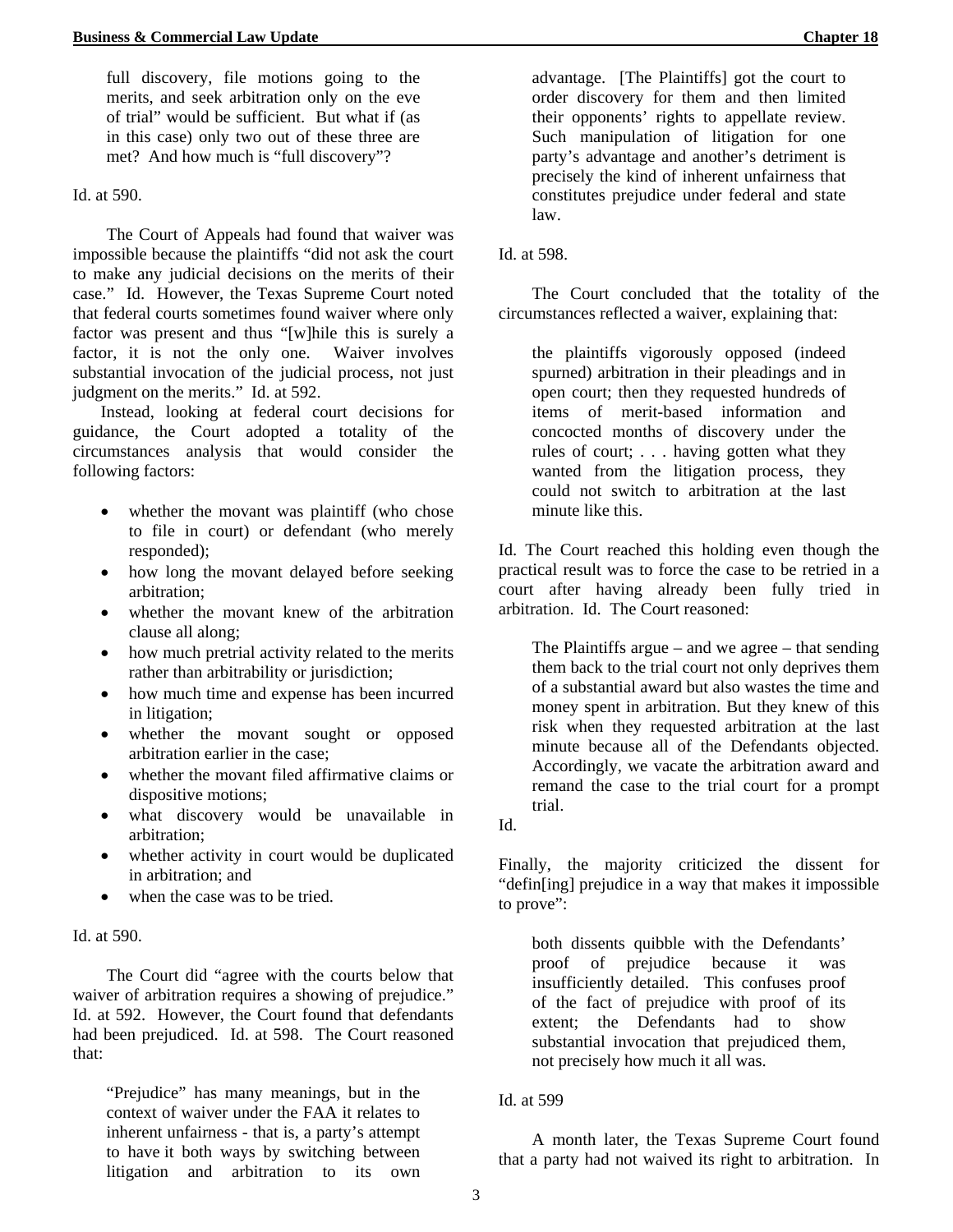the case of In Re Fleetwood Homes of Texas L.P., 257 S.W.3d 692 (Tex. June 20, 2008), Gulf Regional Services, Inc., an owner and developer of mobile home parks in southeast Texas that also sells and leases mobile homes, sued Fleetwood Enterprises, Inc., a manufacturer of mobile homes for improper cancellation of a dealer agreement. "After Gulf filed suit in October 2005, Fleetwood filed an answer demanding arbitration, but did not actually move to compel arbitration until July 2006." Id. at 693.

Before moving to compel arbitration, Fleetwood talked with opposing counsel regarding a trial date; noticed but cancelled before taking a deposition; and sent out written discovery requests the day before it moved to compel arbitration. Id. at 694. Gulf argued that this conduct amounted to a waiver by Fleetwood of its right to arbitration. Id. The Court framed the question as "whether Fleetwood impliedly waived arbitration by failing to pursue its arbitration demand for eight months while discussing a trial setting and allowing limited discovery." Id. The Court answered the question no, finding its prior opinion in EZ Pawn Corp. v. Mancias, 934 S.W.2d 87, 90 (Tex. 1996) to be controlling and noting that it had just reaffirmed in Perry Homes the requirement of a non-movant to show prejudice. Id. at 694-95.

### **b. When can you appeal an order to arbitrate?**

In Chambers et al. v. O'Quinn et al., 242 S.W.3d 30 (Tex. Dec. 14, 2007), the Texas Supreme Court set out new law regarding the appeal of trial court orders compelling arbitration. The case had a complicated history. The plaintiffs were former clients of the O'Quinn law firm. Id. at 31. They alleged legal malpractice in the settlement of their toxic tort claims. Id. The firm moved to compel arbitration. Id. The trial court granted the motion to compel. Id. The plaintiffs sought mandamus relief for this ruling from the Court of Appeals and the Texas Supreme Court, both of which denied the appeals without commenting on the merits. Id.

After the appellate courts refused to grant any relief, the trial court directed the plaintiffs to arbitrate by a certain date or have them dismissed. When the plaintiffs failed to demand arbitration, the trial court dismissed his suit for want of prosecution, and the plaintiffs appealed. Id.

"While this appeal was pending, the parties proceeded to arbitration, with the arbitrator ultimately ruling in O'Quinn's favor. Because the trial court had already dismissed his original action, Chambers filed a new suit to vacate the arbitration award. The trial court, however, confirmed the arbitration award, and Chambers perfected a second appeal from this judgment." Id. at 31 (citing Chambers v. O'Quinn, 2006 Tex. App. LEXIS 9006, at \*3-4; 2006 WL 2974318, at \*1 (Tex. App.—Houston [1st Dist.] Oct. 19, 2006)).

"Both appeals were assigned to the same panel of the First Court of Appeals, but they were not consolidated." Id. The Court of Appeals confirmed the arbitration award and dismissed the appeal of the order compelling arbitration on jurisdictional grounds, concluding that mandamus was the proper remedy to review an order compelling arbitration, that mandamus had already been sought and refused, and thus that it was bound by that prior ruling and thus lacked jurisdiction. Id.

The Texas Supreme Court reversed. The Court held that while mandamus was the appropriate remedy for an order compelling arbitration, it was not the only method for appealing such a ruling. Id. at 32. The Court held:

Since our decision in Freis, the United States Supreme Court has said that orders compelling arbitration can be reviewed after final judgment in the case. Green Tree Fin. Corp. v. Randolph, 531 U.S. 79, 89, 121 S. Ct. 513, 148 L. Ed. 2d 373 (2000). . . . The writ of mandamus is a discretionary writ, and its denial, without comment on the merits, cannot deprive another appellate court from considering the matter in a subsequent appeal. See In re AIU Ins. Co., 148 S.W.3d 109, 119 (Tex. 2004) (noting that "failure to grant a petition for writ of mandamus is not an adjudication of, nor even a comment on, the merits of a case in any respect, including whether mandamus relief was available"). Thus, the court of appeals has jurisdiction to review the order compelling arbitration in this appeal.

Id.

## **c. Can you eliminate statutory remedies in an arbitration agreement and when will provisions found to be unconscionable render the entire agreement to arbitrate unenforceable?**

In re Poly-America, LP, 2008 Tex. Lexis 770 (Tex. Aug. 29, 2008), the Texas Supreme Court considered whether certain features in an arbitration agreement were unconscionable and if they were, whether the provisions were severable or so pervasive as to render the agreement void in its entirety. In that case, the plaintiff, Johnny Luna, sued his employer in Texas state court, alleging wrongful discharge and retaliation. Id. at \*1. However, Luna had twice signed agreements to arbitrate "any and all disputes." Id. at \*2. Each arbitration agreement required that: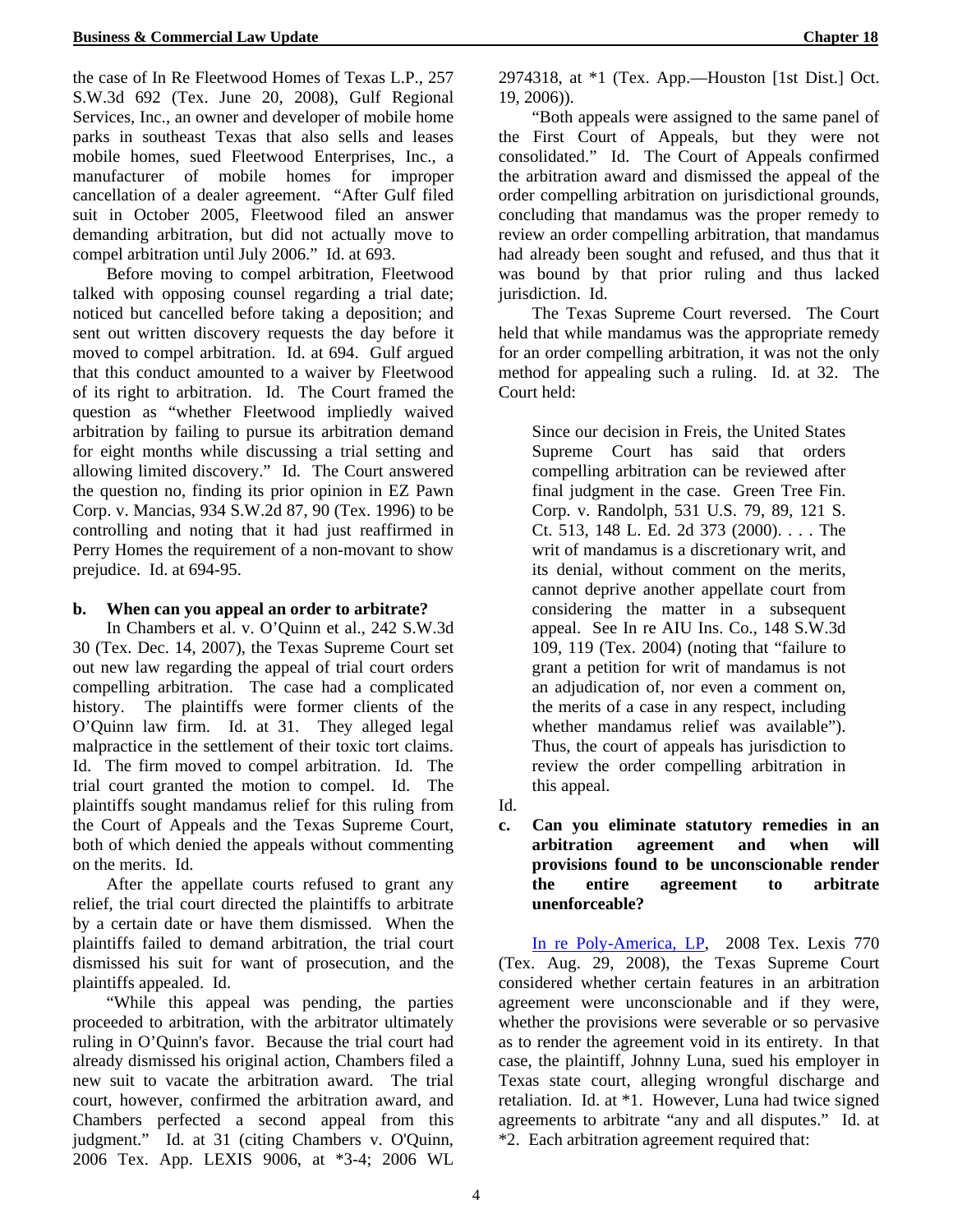- all claims be asserted within a year;
- fees be split between the parties with the employee's share capped at one month's gross pay;
- limited discovery;
- confidentiality; and
- no punitives and no reinstatement.

Id. at \*2-3.

The court noted that arbitration agreements are not presumed to be more valid than any other contract, but rather are subject to the same rules that apply to all contracts. Id. at \*14. To determine whether a contract is invalid for unconscionability, the courts should consider whether "the clause involved is so one-sided that it is unconscionable under the circumstances existing when the parties made the contract." Id. at \*15 (quoting FirstMerit Bank, 52 S.W.3d at 757).

Where the arbitration agreement covers statutory claims, however, the arbitration provisions must not "waive the substantive rights and remedies the statute affords"; an employee must be able to "effectively vindicate his statutory rights." Id. at \*17. In this case, the plaintiff's claims were covered by the Workers Compensation Act, which specifically entitled a prevailing plaintiff to actual damages (which Texas courts have construed to include punitive damages) and reinstatement of employment. Id. at \*18. Thus, the court concluded that the arbitration agreement's elimination of punitive damages and reinstatement were unconscionable. Id. at \*26. The Court reasoned as follows:

In this case, Luna contends Poly-America acted with actual malice in unlawfully discharging him, a claim for which the Workers' Compensation Act allows punitive damages. See TEX. LAB. CODE § 451.002; Azar Nut Co., 734 S.W.2d at 668. Permitting an employer to contractually absolve itself of this statutory remedy would undermine the deterrent purpose of the Workers' Compensation Act's anti-retaliation provisions. In creating the Texas Workers' Compensation Act, the Legislature carefully balanced competing interests – of employees subject to the risk of injury, employers, and insurance carriers – in an attempt to design a viable compensation system, all within constitutional limitations. See Garcia, 893 S.W.2d at 521. Were we to endorse Poly-America's position and permit enforcement of these remedy limitations, a subscribing employer could avoid the Act's penalties by conditioning employment upon waiver of the very provisions designed to protect employees who have been the subject of wrongful retaliation.

Id. at \*27-28.

With regard to the fee splitting provisions, the court considered and adopted the approach taken by the majority of other courts around the country:

We agree that fee-splitting provisions that operate to prohibit an employee from fully and effectively vindicating statutory rights are not enforceable. However, this Court joins the majority of other courts which – though recognizing the same policy concerns articulated by courts holding fee-splitting arrangements per se unconscionable – require some evidence that a complaining party will likely incur arbitration costs in such an amount as to deter enforcement of statutory rights in the arbitral forum.

Finally, with regard to the discovery limitations, the court considered the plaintiff's claim that the limitations made "it virtually impossible for him to prove his claim of retaliatory discharge and render the arbitration agreement unconscionable." Id. at 42. The Texas Supreme Court felt that this was an "issue of first impression" and so considered the rule adopted by courts around the country: "courts refuse to enforce such limitations when adequate evidence is presented that a plaintiff's ability to present his or her claims in an arbitral forum is thereby hindered." Id. at 42. The court refused to adopt this approach, however, reasoning:

We agree with these courts that, where the underlying substantive right is not waivable, ex ante limitations on discovery that unreasonably impede effective prosecution of such rights are likewise unenforceable. However, because the relevant inquiry depends upon the facts presented in a given case and the particular discovery limitations' effect upon the relevant statutory regime, we are doubtful that courts – assessing claims and discovery limitations before arbitration begins – are in the best position to accurately determine which limits on discovery will have such impermissible effect. Id. at 43-44.

The court ruled instead that:

The assessment of particular discovery needs in a given case and, in turn, the enforceability of limitations thereon, is a determination we believe best suited to the arbitrator as the case unfolds. As with cost-sharing, discovery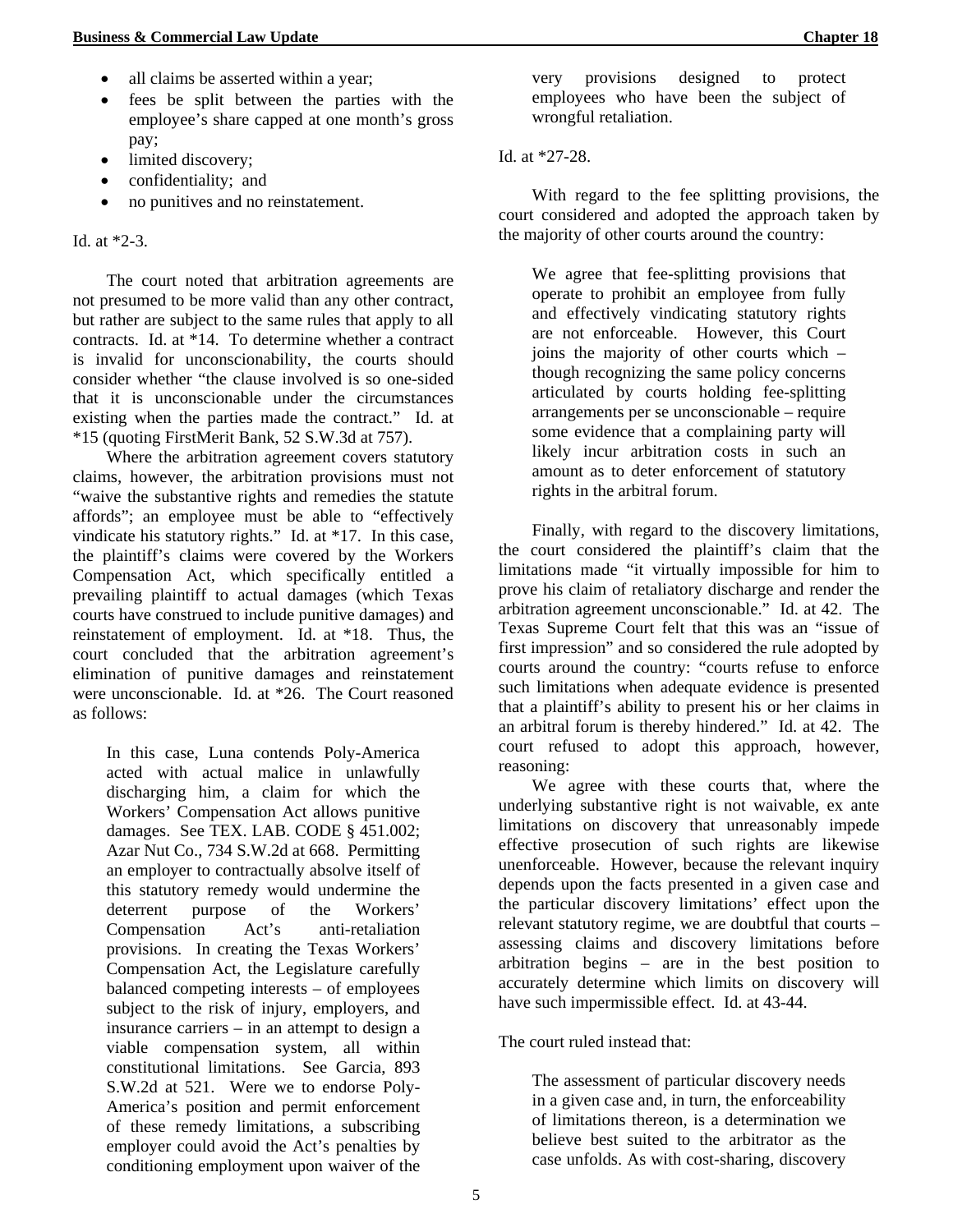limitations that prevent vindication of nonwaivable rights or "prove insufficient to allow [Luna] a fair opportunity to present [his] claims," Gilmer, 500 U.S. at 31, would be unconscionable and thus not binding on the arbitrator, as the agreement in this case specifically acknowledges.

Id. at  $*45$ .

As to whether each of these provisions were severable, the Court stuck with its previous holdings that provisions are severable unless they are "integral to the purpose of the agreement" so that they cannot be severed. Id. at \*51. The court reasoned:

We agree with Poly-America that the intent of the parties, as expressed by the severability clause, is that unconscionable provisions be excised where possible. Furthermore, it is clear by the contract's terms that the main purpose of the agreement is for the parties to submit their disputes to an arbitral forum rather than proceed in court. See id. Excising the unconscionable provisions we have identified will not defeat or undermine this purpose, which we have upheld in the context of agreements to arbitrate employment disputes.

Id. at \*51-52.

## **d. Can parties agree in arbitration agreements to expand judicial review?**

 In Hall Street Associates, LLC v. Mattell, Inc., 128 S. Ct. 1396 (Mar. 25, 2008), the United States Supreme Court considered whether parties could agree in an arbitration agreement to expand the scope of judicial review. After several years of litigation, the parties in Hall Street agreed to arbitrate a claim that had not yet been tried. Id. at 1400. The district court agreed to this approach and approved the parties' written agreement which provided in part that:

[t]he United States District Court for the District of Oregon may enter judgment upon any award, either by confirming the award or by vacating, modifying or correcting the award. The Court shall vacate, modify or correct any award: (i) where the arbitrator's findings of facts are not supported by substantial evidence, or (ii) where the arbitrator's conclusions of law are erroneous.

Id. at 1400-01.

 After arbitration, the losing party filed in the district court a motion for order vacating, modifying and/or arbitrating the arbitration decision. Id. at 1401. The losing party argued that the arbitrator had committed legal error. Id. The district court agreed, vacated the award and remanded back to the arbitrator. Id.

"The [district] court expressly invoked the standard of review chosen by the parties in the arbitration agreement, which included review for legal error, and cited LaPine Technology Corp. v. Kyocera Corp., 130 F.3d 884, 889 (CA9 1997), for the proposition that the FAA leaves the parties "free . . . to draft a contract that sets rules for arbitration and dictates an alternative standard of review." Id. at 1401.

After further back and forth and up and down between the Ninth Circuit and the district court, the United States Supreme Court "granted certiorari to decide whether the grounds for vacatur and modification provided by §§ 10 and 11 of the FAA are exclusive." Id. The court determined that they were. Id.

The court reasoned:

Instead of fighting the text, it makes more sense to see the three provisions, §§ 9-11, as substantiating a national policy favoring arbitration with just the limited review needed to maintain arbitration's essential virtue of resolving disputes straightaway. Any other reading opens the door to the fullbore legal and evidentiary appeals that can "rende[r] informal arbitration merely a prelude to a more cumbersome and timeconsuming judicial review process," Kyocera, 341 F.3d at 998; cf. Ethyl Corp. v. United Steelworkers of America, 768 F.2d 180, 184 (CA7 1985), and bring arbitration theory to grief in post-arbitration process.

## Id. at 1405.

 Because the FAA preempts state arbitration law wherever issues of interstate commerce are involved, the application of the United States Supreme Court's ruling in Hall Street is likely to bind Texas courts in most instances.

## **4. FRAUDULENT INDUCEMENT**

## **a. Can you avoid arbitration by claiming fraudulent inducement?**

In Forest Oil Corporation et al. v. McAllen et al, 2008 Tex. LEXIS 768 (Tex. Aug. 29, 2008), the Texas Supreme Court considered whether "an unambiguous waiver-of-reliance provision precludes a fraudulent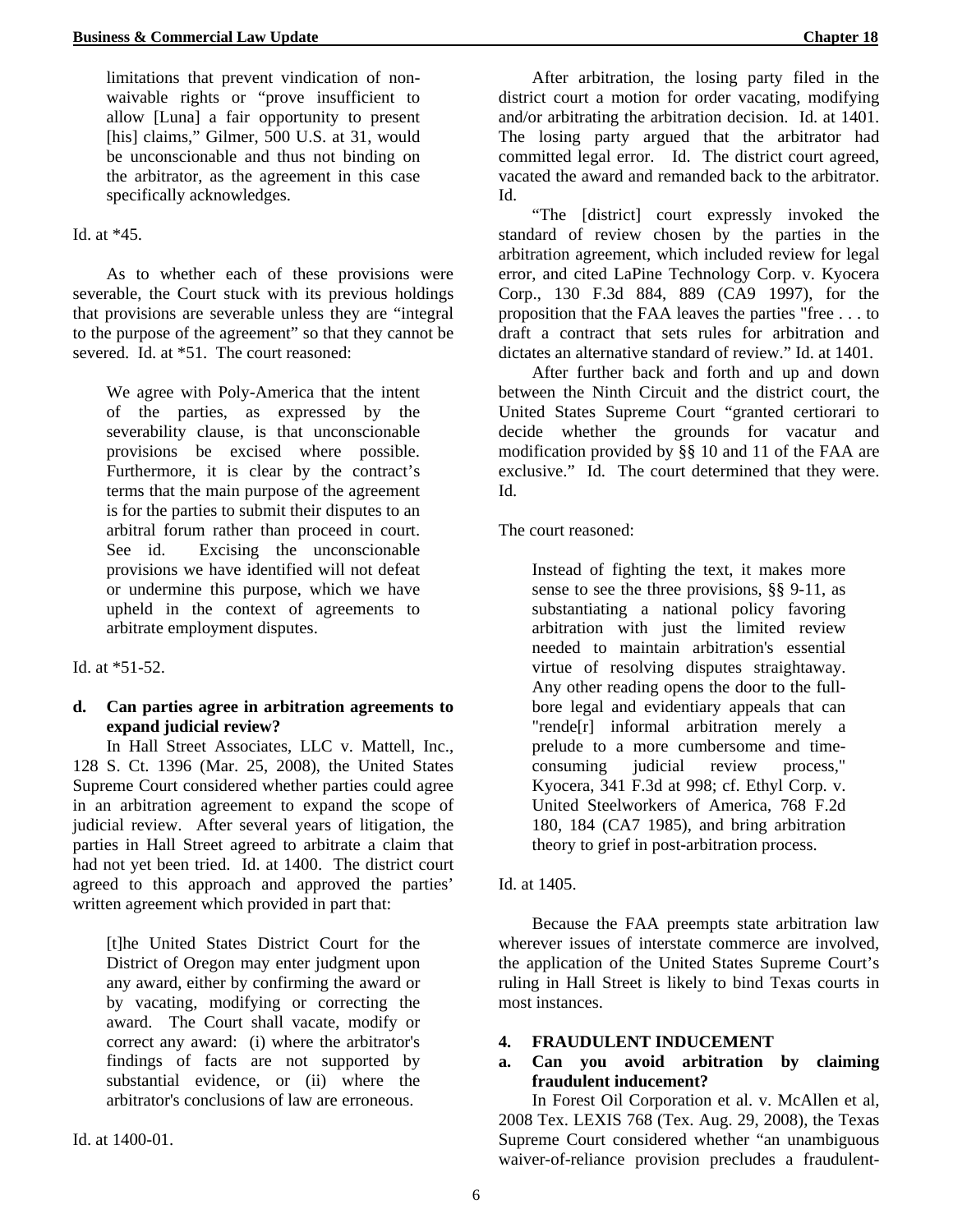inducement claim as a matter of law." Id. at \*1. "In 1999, Forest Oil Corporation had settled a longrunning lawsuit over oil and gas royalties and leasehold development with James McAllen and others with interests in the McAllen Ranch." Id. at \*2. After a week-long mediation, the parties settled the matter. Id. The settlement agreement included a broad release, an express waiver of reliance, and an agreement to arbitrate specific claims, including claims for environmental damage. Id. at \*2-3.

Despite this, McAllen sued Forest Oil in 2004 "to recover for environmental damage caused when Forest Oil allegedly 'used its access under the leases to the surface estate to bury highly toxic mercurycontaminated material on the McAllen Ranch.'" Id. at \*7. McAllen also alleged that Forest Oil had moved drilling pipe contaminated with radioactive material from the McAllen Ranch to another ranch, which housed a sanctuary for endangered rhinoceroses. Id. at \*8.

"Forest Oil sought to compel arbitration under the settlement agreement, but McAllen argued the arbitration provision was induced by fraud and thus unenforceable." Id. at \*9. McAllen alleged that an attorney for one of the defendants assured him there would be "no problem" and that Forest Oil knew when the representation was made about the radioactivecontaminated pipe and the mercury-contaminated material. Id. at \*10.

In finding for McAllen at the district and appellate court levels, both courts found that there was some evidence to support McAllen's claim of fraud. Id. However, the Texas Supreme Court saw the issue as a legal one and found that McAllen's disclaimer of reliance negated a fraudulent-inducement claim as a matter of law. Id. at \*10 and \*1. The Texas Supreme Court found its prior decision in Schlumberger v. Swanson controlling, rejecting McAllen's attempts to distinguish that prior holding. Id. at \*15-27. The Court reasoned that:

Refusing to honor a settlement agreement – an agreement highly favored by the law – under these facts would invite unfortunate consequences for every-day business transactions and the efficient settlement of disputes. After-the-fact protests of misrepresentation are easily lodged, and parties who contractually promise not to rely on extra-contractual statements . . . should be held to their word. Parties should not sign contracts while crossing their fingers behind their backs. McAllen accuses Forest Oil of deceit but Forest Oil could make the same allegation against McAllen – who by his own admission and in writing is claiming the

opposite now of what he expressly disclaimed then. If disclaimers of reliance cannot ensure finality and preclude post-deal claims for fraudulent inducement, then freedom of contract, even among the most knowledgeable parties advised by the most knowledgeable legal counsel, is grievously impaired.

## Id. at \*25-26. The Court concluded:

the arbitration requirement is integral to the overall release and the settlement agreement's waiver-of-reliance language applies by its terms to the parties' commitment to arbitrate. ... Today's holding should not be construed to mean that a mere disclaimer standing alone will forgive intentional lies regardless of context. We decline to adopt a per se rule that a disclaimer automatically precludes a fraudulent-inducement claim, but we hold today, as in Schlumberger, that "on this record, the disclaimer of reliance refutes the required element of reliance."

Id.

Interestingly, Justices Jefferson and Medina dissented, finding that "under the court's analysis a party may intentionally misrepresent facts essential to the bargain to induce the other to sign, as long as the agreement says reliance is waived." The dissent noted that even in Schlumberger, the Court had held that "a merger clause can be avoided based on fraud in the inducement and that the parole evidence rule does not bar proof of such fraud."

## **b. Can you avoid the requirement that Rule 11 agreements be in writing by claiming fraudulent inducement?**

In Knapp Medical Center v. De La Garza et al., 2007 Tex. LEXIS 1091 (Tex. Dec. 14, 2007) the Texas Supreme Court held that one cannot make a fraudulent inducement claim to circumvent Rule 11's requirement that agreements between counsel be in writing. During the trial of that matter, the parties' attorneys allegedly orally agreed to a settlement that included the defendant's contribution of \$200,000 in addition to its insurance policy's limits. Knapp Medical Center v. de la Garza, et al., 238 S.W.3d 767, 767 (Tex. 2007). When the agreement was read into the record, however, the defendant's counsel said that \$200,000 additional amount was not part of the deal. Id. at 768. The plaintiff reserved his right to litigate that issue and entered the settlement for policy limits. Id. After judgment was entered, there was a bench trial on the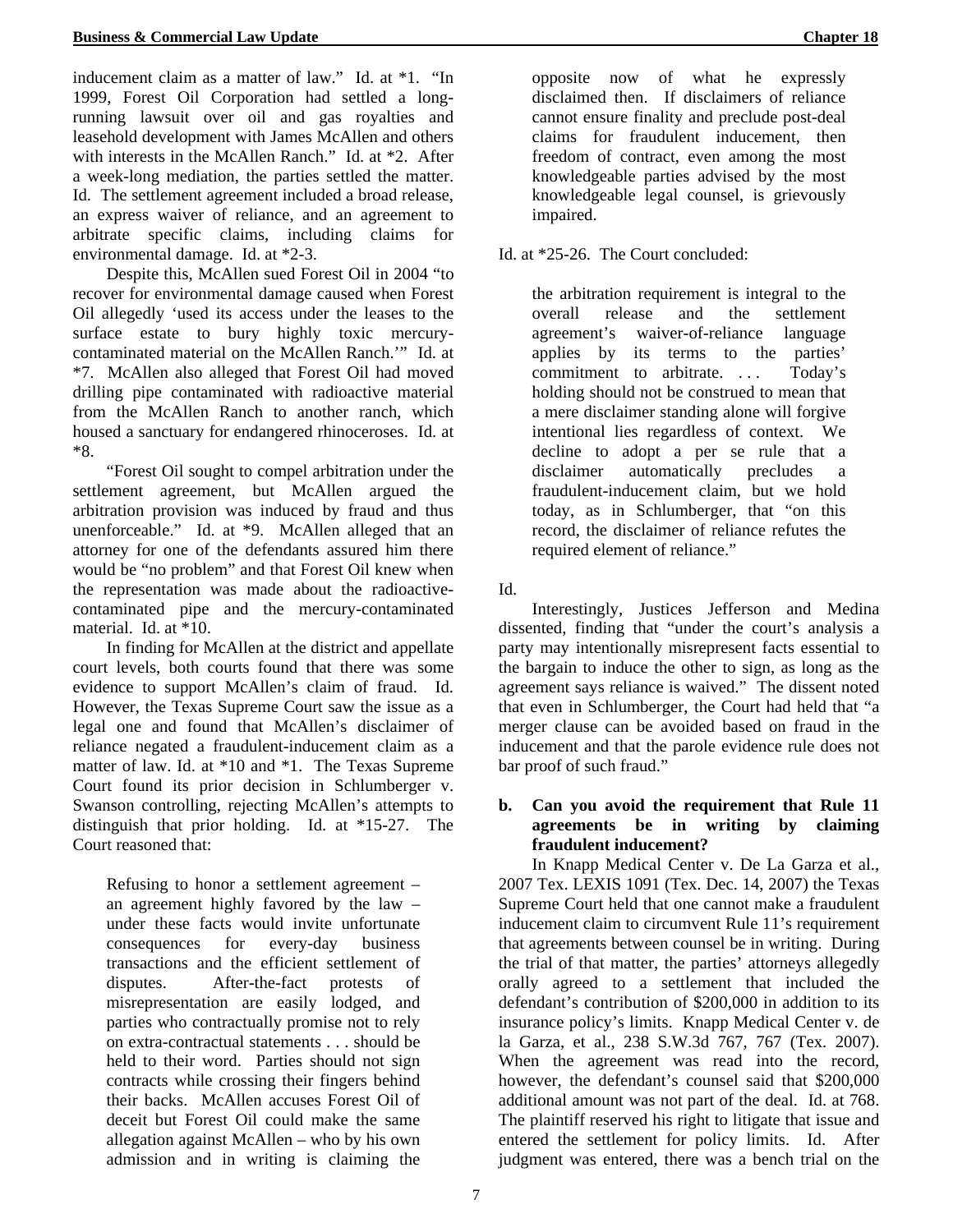\$200,000 issue. Id. The trial court found for the plaintiff and awarded him attorneys' fees. Id. The defendant appealed. Id. The Court of Appeals affirmed, but the Texas Supreme Court reversed. Id. The Texas Supreme Court held

"Because the hospital's alleged agreement . . . was neither in writing nor made in open court and entered of record, it is not enforceable. . . . In short, settlement agreements 'must comply with Rule 11 to be enforceable."

## Id. at 769.

The defendant moved for rehearing, arguing that the Court overlooked his fraud claim. Knapp Medical Center v. De La Garza et al., 2007 Tex. LEXIS 1091 \*1 (Tex. Dec. 14, 2007). The defendant contended that the \$200,000 representation fraudulently induced him to make a written Stower's demand on the hospital's insurer to settle for policy limits. Id. The Texas Supreme Court rejected this argument as well, stating:

Texas Rule of Civil Procedure is essentially a 'statute of frauds' for settlement agreements. . . We have previously rejected attempts to 'use a fraud claim essentially to enforce a contract the Statute makes unenforceable' as an improper circumvention of the statute's purpose . . . Thus, we have held that 'the Statute of Frauds bars a fraud claim to the extent the plaintiff seeks to recover as damages the benefit of a bargain that cannot otherwise be enforced because it fails to comply with the Statute of Frauds.' Similarly, a fraud claim cannot be used to circumvent Rule 11 in this manner and thereby enforce an otherwise unenforceable settlement agreement.

Id.

#### **5. CONSPIRACY TO COMMIT FRAUD**

In the remarkable case of Chu v. Hong, 249 S.W.3d 441 (Tex. 2008), the Texas Supreme Court held that a lawyer who conspired with a husband to defraud the husband's wife was not liable for damages. In that case, a husband represented himself as the sole owner of a business in documents selling the business to the lawyer's client. The lawyer, Chu, and the lawyer's client knew that the husband was not the sole owner, but the lawyer drafted up the documents; the sale was made; and the husband fled to Korea with the proceeds from the sale. Id. at 446. The wife sued the husband and the lawyer seeking to void the transfer. Id. at 443. The jury ruled for the wife, but the Texas

Supreme Court took it all away. Id. The Court held that under settled Texas law, a spouse cannot sue another spouse in tort for damage to the community. Id. at 444. Because Texas law does not recognize an independent tort for the wrongful disposition of community assets by a spouse, the lawyer could not be liable for conspiracy. Id.

While the outcome may first appear surprising, Justice Brister begins the opinion with a reasonable explanation:

"A spouse who gives away community property to friends or relatives when divorce is imminent has defrauded the community estate. In such cases, a trial court can order the spouse to return the property or take the fraud into account in making a just-and-right division.

But in this case the trial court did neither. After finding a husband sold community property to third parties without his wife's consent, the trial court ordered the buyers to return the property to the wife but allowed the husband to keep the money they paid for it, and added a judgment against the buyers and their lawyer for more than \$1.75 million. Thus, because one spouse defrauded the other, both are better off and the community estate vastly increased. We hold the courts below erred in allowing one spouse to recover damages without first recovering the community property from the spouse who took it."

#### Id. at 442-43

The Court also noted that the claim against Chu, the opposing attorney was particularly inappropriate, because the attorney had a duty to further the best interests of his clients, the buyers. Id. at 446. Thus, concluding: "We need not approve of Chu's ethics to hold that Schleuter requires Hong to seek restitution from her own husband before seeking it from someone else's lawyer."

#### **6. PARTNER LIABILITY**

In Kao Holdings, LP et al. v. Young, 61 S.W.3d 60, 2008 Tex. LEXIS 572 (Tex. June 13, 2008), the Texas Supreme Court held that a partner cannot be liable for a default judgment unless he was named and served as a defendant individually. In that case, the plaintiff "sued Kao Holdings, LP for damages, alleging that it owned the Sebring Apartments where she was living when she fell in the laundry room and injured her hip." Id. at 1. The plaintiff did not name the partnership's general partner, Mr. Kao, as a defendant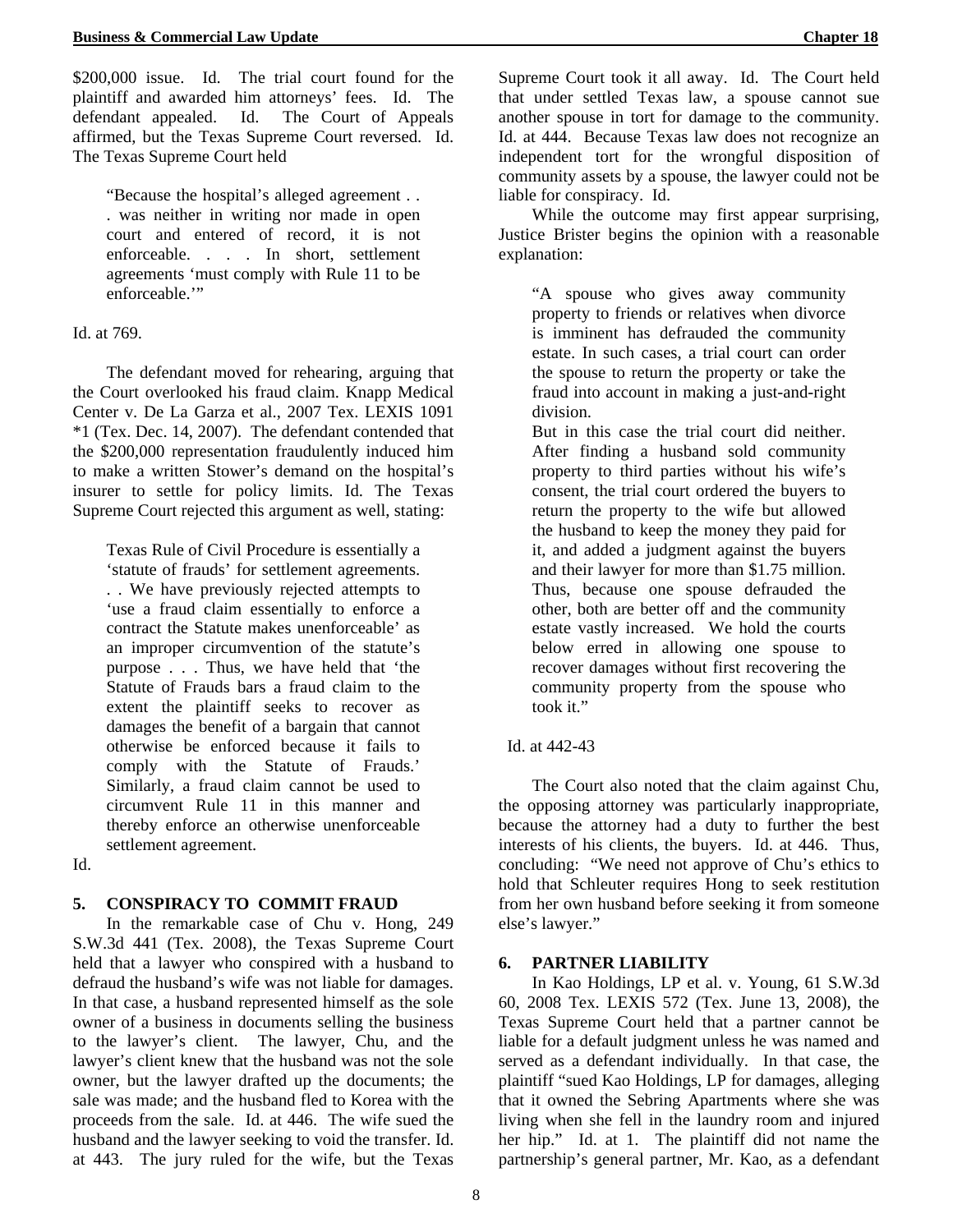"but served the partnership by serving him." Id. However, when the partnership failed to answer, the plaintiff moved for a default judgment against the partnership and Mr. Kao individually. The district court entered an award against both, and the "court of appeals affirmed the liability portion of the judgment, holding that judgment against Kao individually was proper, even though he was not a party, because he was Kao Holdings' general partner and the person to whom citation on the partnership was delivered." Id. at \*1-2.

The Texas Supreme Court reversed. Mr. Kao argued "that judgment could not be rendered against him individually when he was neither named nor served as a party." Id. at \*2. The Court agreed. The Court explained that the holding was required not just by "fundamental concepts of due process," but also by Rules 124 and 239 of the Texas Rules of Civil Procedure and Section 17.022 of the Texas Civil Practice and Remedies Code. Rule 124 states that "[i]n no case shall judgment be rendered against any defendant unless upon service . . . except where otherwise provided by law or these rules." Id. at \*2-3. The plaintiff argued and the Court of Appeals had agreed that Section 17.022 of the Texas Civil Practice and Remedies code provided the exception. Id. at \*3. That section provides that "[c]itation served on one member of a partnership authorizes a judgment against the partnership and the partner actually served." The Texas Supreme Court reviewed the history of the Rule and determined that it was applicable in a suit against a partner, in order to hold judgment against the partnership but not vice versa. Id. at \*4-6. The Court also noted that Rule 239 of the Texas Rules of Civil Procedure provides for default judgment only against 'a defendant.'" Id \*11-12. Because Mr. Kao was not a defendant, the Court held that a default judgment could not be entered against him. Id. \*12.

## **7. EMPLOYMENT DISCRIMINATION**

In City of Waco v. Lopez, 259 S.W.3d 147 (Tex. 2008), the Texas Supreme Court held that where two statutory schemes cover the same conduct, but one is more specific, a plaintiff must proceed under the more specific scheme. The plaintiff, Robert Lopez, filed an EEO complaint, alleging that his supervisor had discriminated against him on the basis of age and race. Id. at 149. About six weeks later, the City terminated Mr. Lopez, asserting that he had violated City policy. Id. Mr. Lopez then sued, asserting a retaliation claim under the Whistleblower Statute. Id. at 149-50. The City filed a plea to the jurisdiction, arguing that the CHRA was the exclusive remedy for Lopez's retaliatory discharge claim. Id. at 150. "The trial court denied the City's plea to the jurisdiction, and a divided court of appeals affirmed." Id.

The Texas Supreme Court held that the key question was "whether the Legislature intended to allow a claimant to elect between two remedial schemes addressing essentially the same conduct but providing different procedures and remedies." Id. at 153. "Whether a regulatory scheme is an exclusive remedy depends on whether 'the legislature intended for the regulatory process to be the exclusive means of remedying the problem to which the regulation is addressed.'" Id. The Court noted that the Court of Appeals to have considered the issue were split. Id. The court held: "Because the statutes provide irreconcilable and inconsistent regimes for remedying employer retaliation, and the CHRA is focused precisely on combating the discrimination-rooted retaliation of which Lopez complains, the more specific and comprehensive anti-retaliation remedy in the CHRA forecloses relief under the more general Whistleblower Act." Id. at 154. The Court explained: "If a public employee had the option to pursue a retaliation claim under either the Whistleblower Act or the CHRA pursuit of the former would render the limitations in the CHRA utterly meaningless as applied to public employees. Such breadth must not be permitted to defeat CHRA's comprehensive statutory scheme." Id.

The Court thus concluded that the CHRA provides the exclusive state statutory remedy for public employees alleging retaliation arising from activities protected under the CHRA. Id. at 156.

In Montgomery County, Texas v. Park, the Texas Supreme Court defined what "adverse" means when determining whether a plaintiff who alleges retaliation under the Whistleblower Act suffered "adverse personnel action." In that case, the Commissioner reported alleged sexual harassment to the sheriff. Before the report, the Commissioner had the authority to assign officers (including himself) to provide security for the Montgomery County Lone Star Convention Center for extra pay. After the report, the responsibility for assigning officers moved back and forth between the Sherriff's office and the Constable's office. The Commissioner alleged that this was retaliation. The Texas Supreme Court held: "We hold that a personnel action is adverse within the meaning of the Whistleblower Act if it would be likely to dissuade a reasonable, similarly situated worker from making a report under the Act." The Court then determined that Park did not suffer any adverse action in his case because "there is no evidence that the ability to assign himself convention center jobs actually increased Park's access to extra work and thus indirectly his compensation."

The court concluded that: "applying the objective standard . . ., we conclude that Park's loss of the first choice of convention center jobs would not, as a mater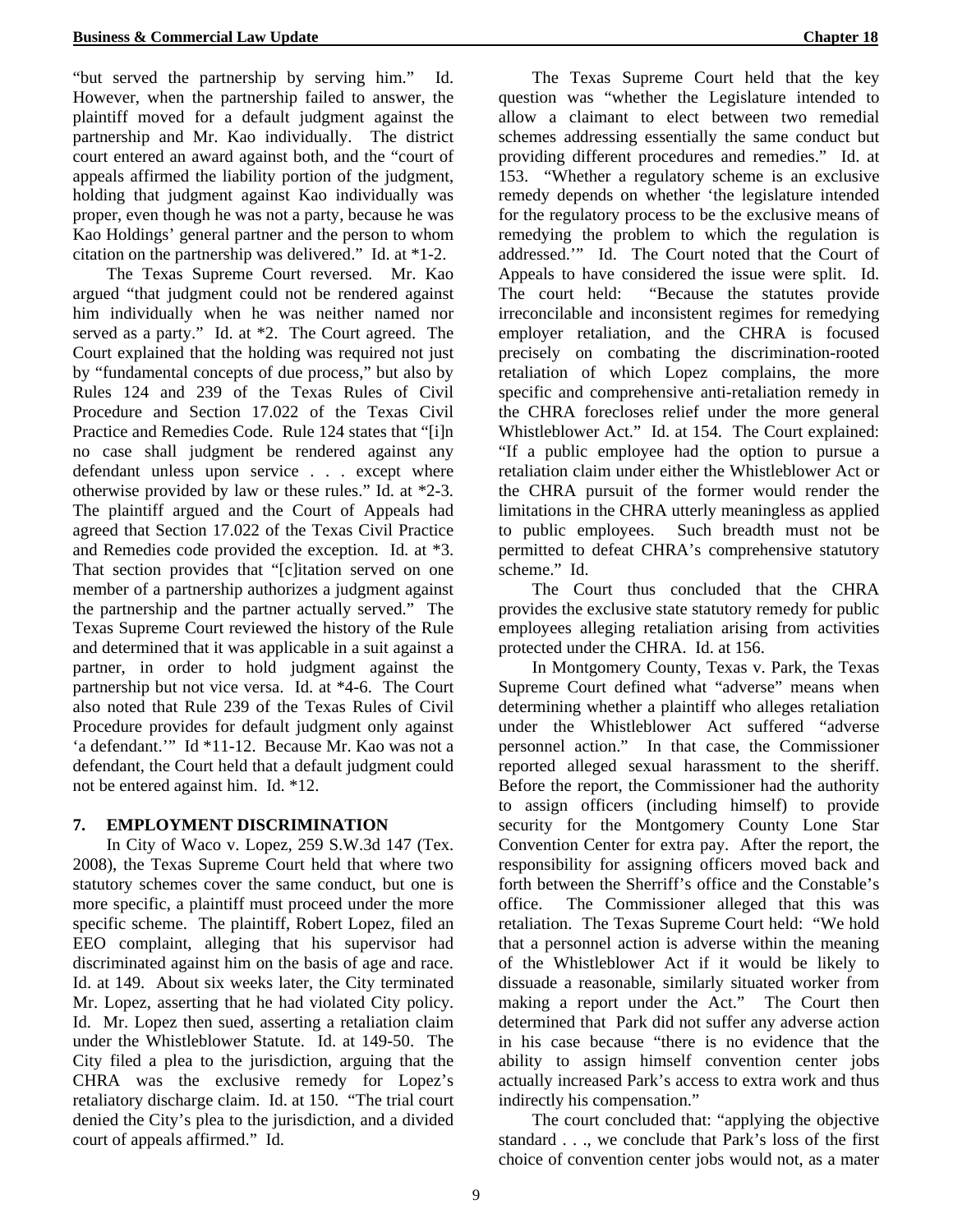of law, be likely to deter a similarly disturbed reasonable employee from reporting a violation of the law and thus was not materially adverse."

## **8. CLASS ACTION**

In DaimlerChrysler Corporation v. Inman, et al., 252 S.W.3d 299 (Tex. 2008), the Texas Supreme Court set out the minimum standard a class representative must meet in order to have standing to bring the action on behalf of the class. In DaimlerChrysler, three named plaintiffs brought a class action lawsuit against DaimlerChrysler, alleging that seat belt buckles were too easily unlatched and should be replaced with ones that are harder to unlatch. Id. at 300. "Two of the plaintiffs had never experienced anything like what they claimed might happen, and the third is not sure whether he has or not, but he has never been injured." Id. DaimlerChrysler argued that "the plaintiffs' fear of possible injury from an accidental release of a seatbelt is so remote that they lack standing to assert their claim." Id. at 301. In a 5-4 decision, the Supreme Court agreed.

The majority reasoned that concrete injury is required for standing, because "if injury is only hypothetical, there is no real controversy" and held that to "hold that [the three plaintiffs] have standing would drain virtually all meaning from the requirements that a plaintiff must be 'personally aggrieved' and that his injury must be 'concrete' and 'actual or imminent.'"

The dissent criticized the majority for "inverting traditional standing doctrine, focusing not on the party but on the issues to be adjudicated." Id. at 308. The dissent argued that the "law on warranty claims based on unmanifested defects is unclear" so that "[a]bsent a full record, in which the claim's contours can be thoroughly vetted, [the court should not] say the plaintiffs' claims of economic injury are conclusively unsound." Id. at 309. The dissent suggested the majority was reaching merits-based issues in the guise of a jurisdictional analysis, noting that "[w]e have never before held that any time a plaintiff's claims fail as a matter of law, the trial court is deprived of jurisdiction." Id. at 313.

## **9. JURY INSTRUCTIONS**

 On December 21, 2007, the Texas Supreme Court issued its opinion in Ford Motor Co. v. Ledesma, 242 S.W.3d 32 (Tex.) and held that the Texas Pattern Jury Charge's definition on manufacturing defect is erroneous and should no longer be used.

 In Ledesma, the trial court followed Texas Pattern Jury Charge 71.3 for the definition of design defect. Id. at 41. The Texas Supreme Court held that the charge was erroneous because it "omitted an indispensable element: that the produce deviated, in its construction or quality, from its specifications or planned output in a manner that rendered it unreasonably dangerous." Id. at 42. The Court reasoned:

The requirement of a deviation from the manufacturer's specifications or planned output serves the essential purpose of distinguishing a manufacturing defect from a design defect. . . . The distinction is material. The danger of allowing a jury to conclude that the defect was or might have been a design defect is that 'a design defect claim requires proof and a jury finding of a safer alternative design.' The charge did not make such an inquiry.

Id.

 The Court also concluded that Texas Pattern Jury Charge 70.1, which defines producing case should no longer be used. Id. at 45. PJC 70.1 states "'Producing cause' means an efficient, exciting, or contributing case that, in a natural sequence produces the incident in question. There may be more than one producing cause." Id. There was no dispute about the second sentence. Id. However, Ford contended that the first sentence should require producing cause to be a "substantial factor in bringing about an event . . .without which the event would not have occurred." Id. The Texas Supreme Court agreed, found the pattern jury charge incomplete, the words "efficient" and "exciting" as "foreign to modern English language" and thus the charge providing "little concrete guidance" to a jury. Id. at 46. The Court thus concluded that the "definition that should be given in the jury charge" must convey "the essential components of producing cause that (1) the cause must be a substantial cause of the event in issue and (2) it must be a but-for cause, namely one without which the event would not have occurred." Id.

## **10. ATTORNEYS FEES**

## **a. Can you get attorneys fees on a breach of express warranty claim?**

In Medical City Dallas, Ltd. v. Carlisle Cor., 251 S.W.3d 55, 57 (Tex. 2007), the Texas Supreme Court considered whether a prevailing plaintiff on an action for breach of express warranty is entitled to attorneys fees. In that case, the plaintiff Medical City had contracted with Carlisle for roofing repairs. Id. Carlisle gave Medical City an express warranty. Id. After a few years of continuous problems with the roof, Medical City sued for breach of that express warranty. The jury came back with a verdict in favor of the plaintiff that included attorneys fees. Id.

The Court of Appeals reversed the attorneys fee award, reasoning that Texas Civil Practice and